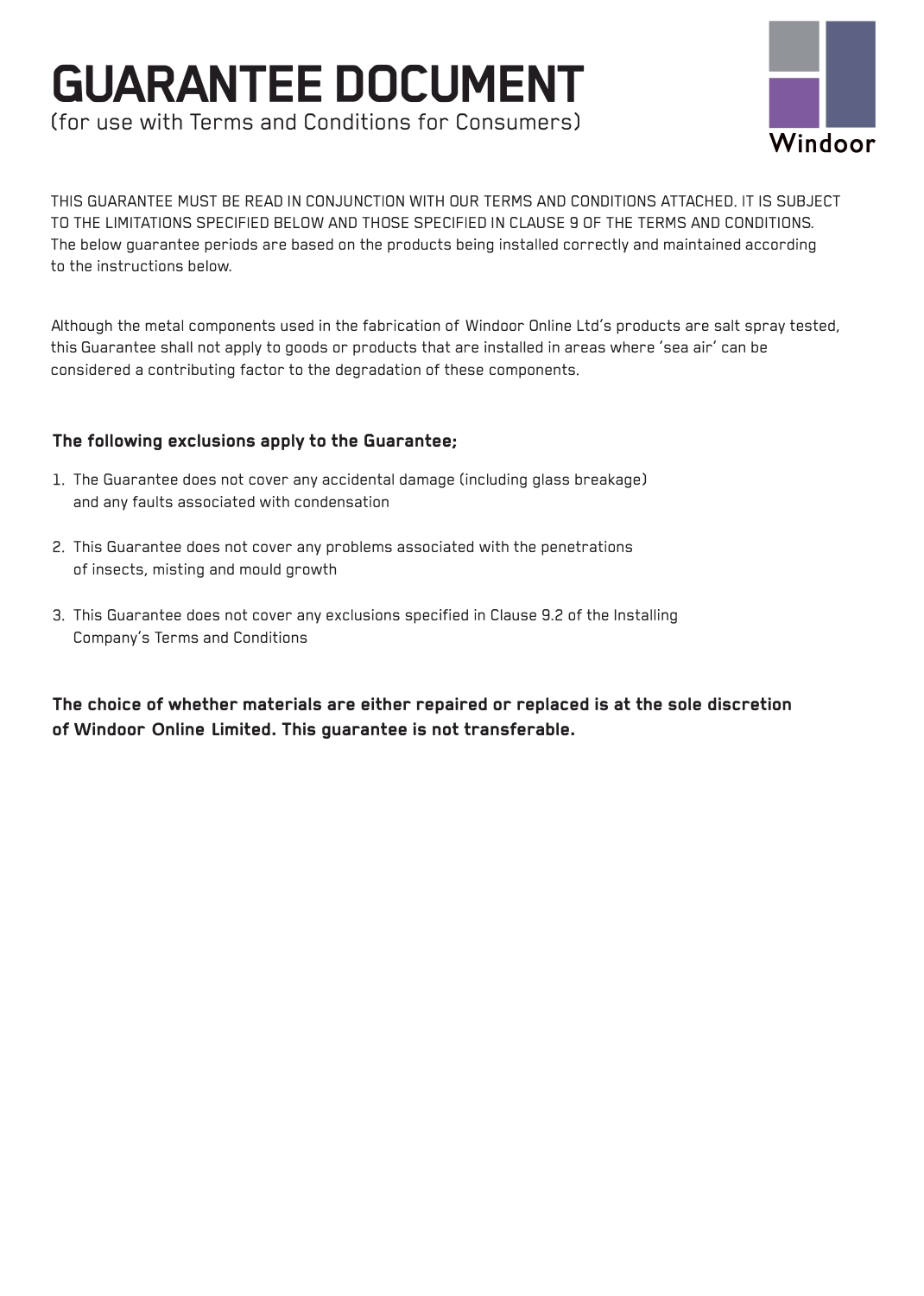

### **This Guarantee should be retained and kept in a safe place for future reference.**

| <b>PRODUCT</b>                                          | PART/<br><b>COMPONENT</b>                                 | <b>GUARANTEE</b><br><b>PERIOD</b> | <b>COVERAGE</b><br><b>&amp; LIMITATIONS</b>                                                                                                                                                            | <b>MAINTENANCE</b>                                                                                                                                                                                                                           |
|---------------------------------------------------------|-----------------------------------------------------------|-----------------------------------|--------------------------------------------------------------------------------------------------------------------------------------------------------------------------------------------------------|----------------------------------------------------------------------------------------------------------------------------------------------------------------------------------------------------------------------------------------------|
| <b>VERTICAL</b><br><b>SLIDING</b><br><b>SASH</b>        | Profile (PVC)                                             | 10 years                          | UV fading, discolouration<br>and structural integrity                                                                                                                                                  | Wipe down with soapy water<br>once every 6 months                                                                                                                                                                                            |
|                                                         | Wood-grain lamination                                     | 10 years                          | UV fading, discolouration<br>and delamination                                                                                                                                                          | Wipe down with soapy water<br>once every 6 months                                                                                                                                                                                            |
|                                                         | Glass units                                               | 10 years                          | Obstruction of vision<br>arising from moisture<br>ingress into the glass<br>unit. Does not extend to<br>minor imperfections in<br>and on the glass arising<br>from the glass<br>manufacturing process. | Clean as necessary<br>with soapy water                                                                                                                                                                                                       |
|                                                         | Colour coating (spraying)                                 | 10 years                          | See attached document                                                                                                                                                                                  |                                                                                                                                                                                                                                              |
|                                                         | Balance mechanism                                         | 5 years                           |                                                                                                                                                                                                        | The windows must be operated<br>once per month. Lubrication<br>once every 6 months.                                                                                                                                                          |
|                                                         | Stainless steel tilt arms                                 | 10 years                          | Oxidisation, Does not<br>extend to operational<br>failure due to fair wear<br>and tear or misuse                                                                                                       | The windows must be operated<br>once per month. Lubrication<br>once every 6 months.                                                                                                                                                          |
|                                                         | Galvanised steel<br>products                              | 5 years                           | Oxidisation, Does not<br>extend to operational<br>failure due to fair wear<br>and tear or misuse                                                                                                       |                                                                                                                                                                                                                                              |
|                                                         | Locking mechanisms,<br>Handles and additional<br>hardware | 1 year                            | Oxidisation, Does not<br>extend to operational<br>failure due to fair wear<br>and tear or misuse                                                                                                       | Lubrication once every 6<br>months. Clean with soapy<br>water. Other proprietary<br>cleaners may affect the<br>paint/lacquer finish and cause<br>flaking and/or discolouration.<br>Wipe handles and aesthetic<br>hardware down once a month. |
| <b>CASEMENT</b><br><b>WINDOWS</b><br><b>&amp; DOORS</b> | Profile (PVC)                                             | 10 years                          | UV fading, discolouration<br>and structural integrity                                                                                                                                                  | Wipe down with soapy<br>water once every 6 months                                                                                                                                                                                            |
|                                                         | Wood-grain lamination                                     | 10 years                          | UV fading, discolouration<br>and delamination                                                                                                                                                          | Wipe down with soapy water<br>once every 6 months                                                                                                                                                                                            |
|                                                         | Glass units                                               | 10 years                          | Obstruction of vision<br>arising                                                                                                                                                                       | Clean as necessary with<br>soapy water                                                                                                                                                                                                       |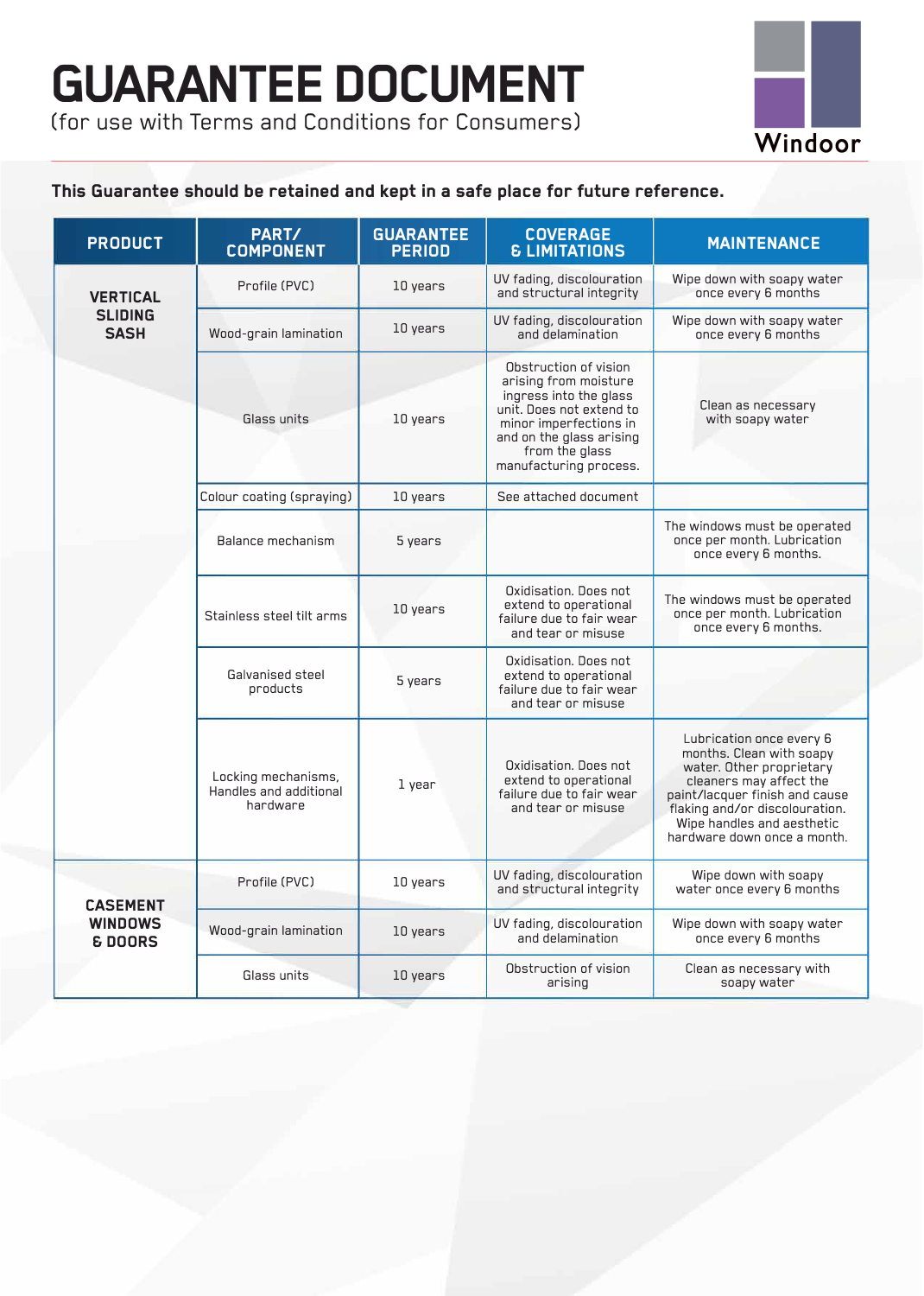# **GUARANTEE DOCUMENT**

**(for use with Terms and Conditions for Consumers)** 



### **This Guarantee should be retained and kept in a safe place for future reference.**

| <b>PRODUCT</b>                                                        | PART/<br><b>COMPONENT</b>                                | <b>GUARANTEE</b><br><b>PERIOD</b> | <b>COVERAGE</b><br><b>&amp; LIMITATIONS</b>                                                                                                                                                                                                                                                                        | <b>MAINTENANCE</b>                                                                                                                                                                                                                           |
|-----------------------------------------------------------------------|----------------------------------------------------------|-----------------------------------|--------------------------------------------------------------------------------------------------------------------------------------------------------------------------------------------------------------------------------------------------------------------------------------------------------------------|----------------------------------------------------------------------------------------------------------------------------------------------------------------------------------------------------------------------------------------------|
|                                                                       |                                                          |                                   | from moisture ingress<br>into the glass unit.<br>Does not extend to<br>minor imperfections in<br>and on the glass arising<br>from the glass<br>manufacturing process.                                                                                                                                              | water                                                                                                                                                                                                                                        |
|                                                                       | Integral blind glass units                               | 5 years                           | Obstruction of vision<br>arising from moisture<br>ingress into the glass<br>unit. Failure of the<br>sliding and tilting<br>mechanism not<br>attributed to fair wear<br>and tear or misuse.<br>Does not extend to<br>minor imperfections in<br>and on the glass arising<br>from the glass<br>manufacturing process. | Clean as necessary<br>with soapy water                                                                                                                                                                                                       |
|                                                                       | Colour coating (spraying)                                | 10 years                          | See attached document                                                                                                                                                                                                                                                                                              |                                                                                                                                                                                                                                              |
|                                                                       | Locking mechanisms<br>Handles and additional<br>hardware | 1 year                            | Oxidisation, Does not<br>extend to operational<br>failure due to fair wear<br>and tear or misuse.                                                                                                                                                                                                                  | Lubrication once every 6<br>months. Clean with soapy<br>water. Other proprietary<br>cleaners may affect the<br>paint/lacquer finish and cause<br>flaking and/or discolouration.<br>Wipe handles and aesthetic<br>hardware down once a month. |
|                                                                       | Hinges                                                   | 1 year                            | Oxidisation. Does not<br>extend to operation<br>failure due to fair wear<br>and tear or misuse                                                                                                                                                                                                                     | Lubrication once every 6<br>months. Clean with a cloth, no<br>cleaning fluids required, wipe<br>down only.                                                                                                                                   |
| <b>Bi-Folding Doors</b><br><b>&amp; Sliding</b><br><b>Patio Doors</b> | Profile (aluminium)                                      | 10 years                          | Structural integrity                                                                                                                                                                                                                                                                                               |                                                                                                                                                                                                                                              |
|                                                                       | <b>Powder Coating</b>                                    |                                   | UV fading, discoloration<br>and flaking                                                                                                                                                                                                                                                                            | Wipe down with soapy water<br>once every 6 months                                                                                                                                                                                            |
|                                                                       | Glass units                                              | 10 years                          | Obstruction of vision<br>arising from moisture<br>ingress into the glass<br>unit. Does not extend to<br>minor                                                                                                                                                                                                      | Clean as necessary with soapy<br>water                                                                                                                                                                                                       |